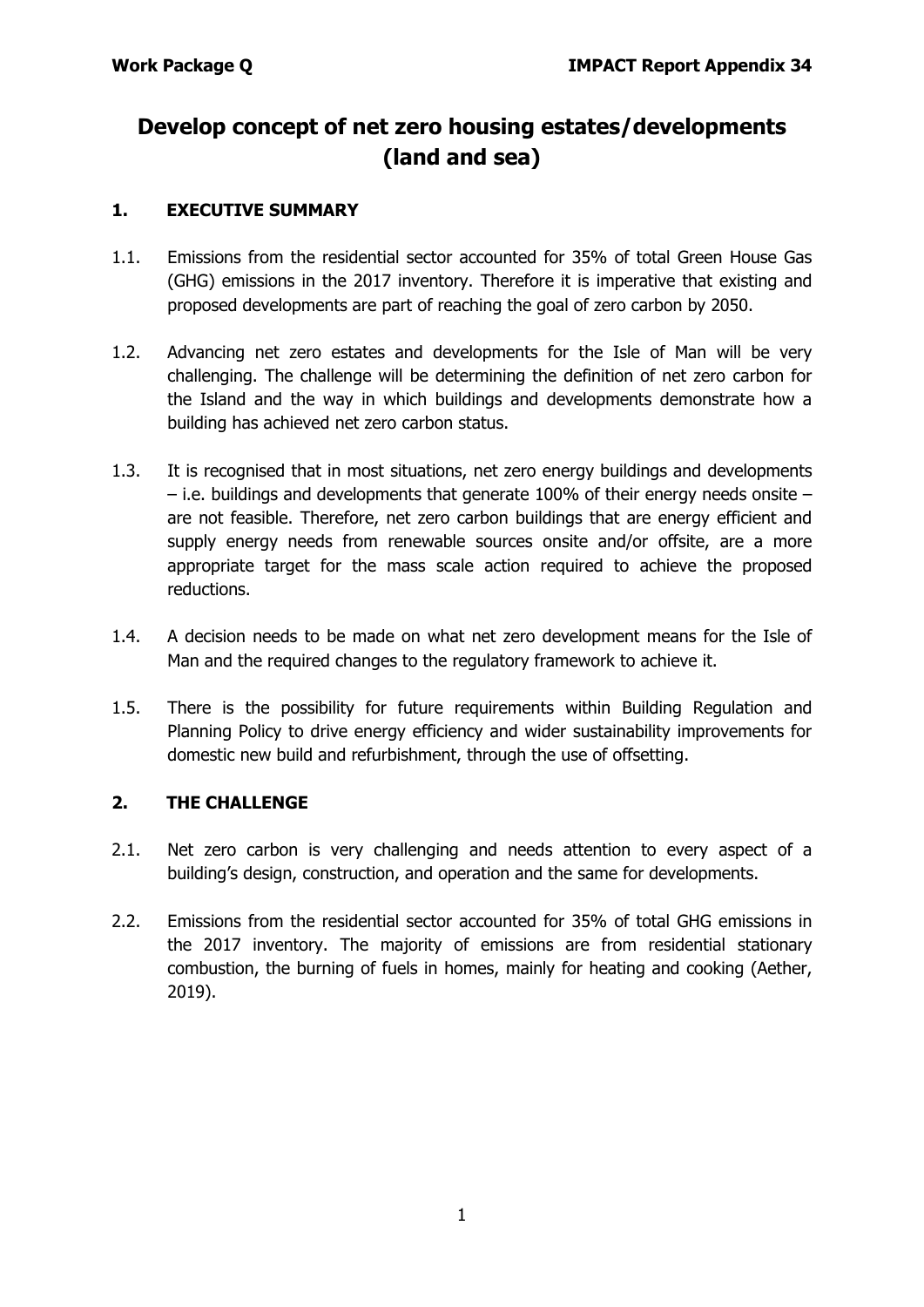## **Background Data**



Figure 1: Isle of Man GHG emissions 1990-2017 by sector

2.3. New build is going to be only a small proportion of the building work undertaken going forwards, with the bulk being upgrades and refurbishment of existing building stock. This weft primarily focuses on options for new build, however a decision will need to be made on the existing stock which is set out as action below.

#### **Zero Carbon Definitions**

- 2.4. On 30 April 2019, the (UK Green Building Council, 2019) published Net Zero Carbon Buildings: A framework definition, a framework for the UK construction industry to transition new and existing buildings to net zero carbon emissions by 2050.
- 2.5. Two approaches to net zero carbon are set out:
	- Net zero carbon  $-$  construction: the embodied emissions associated with products and construction are measured, reduced and offset.
	- Net zero carbon operational energy: The energy used by buildings in operation is reduced and where possible any demand required is met through renewable energy. Any remaining emissions are offset.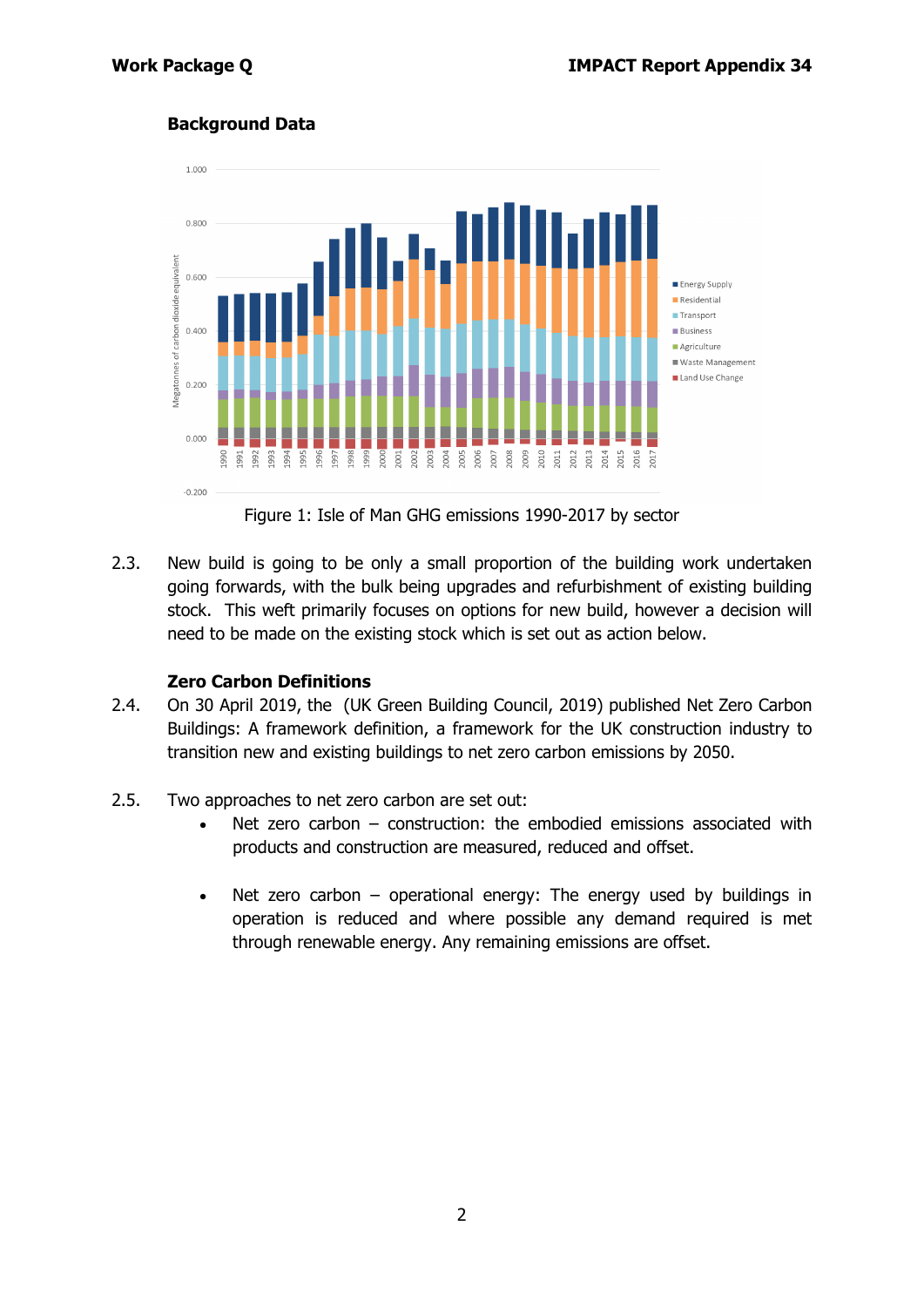## Figure 2: Framework to achieving Net Zero Carbon Building (UK Green Building Council, 2019)

Steps to Achieving a Net Zero Carbon Building



#### **Worldwide Definitions**

- 2.6. In 2019 the World Green Building Council (WGBC) reported on Net Zero Carbon Buildings Schemes and comparisons around the around the world(World Green Building Council, 2019).
- 2.7. They looked at several countries, including UK, Canada, India, Netherlands and Brazil to see what programmes and initiatives are currently set out in advancing to net zero, some of these targets are set out below.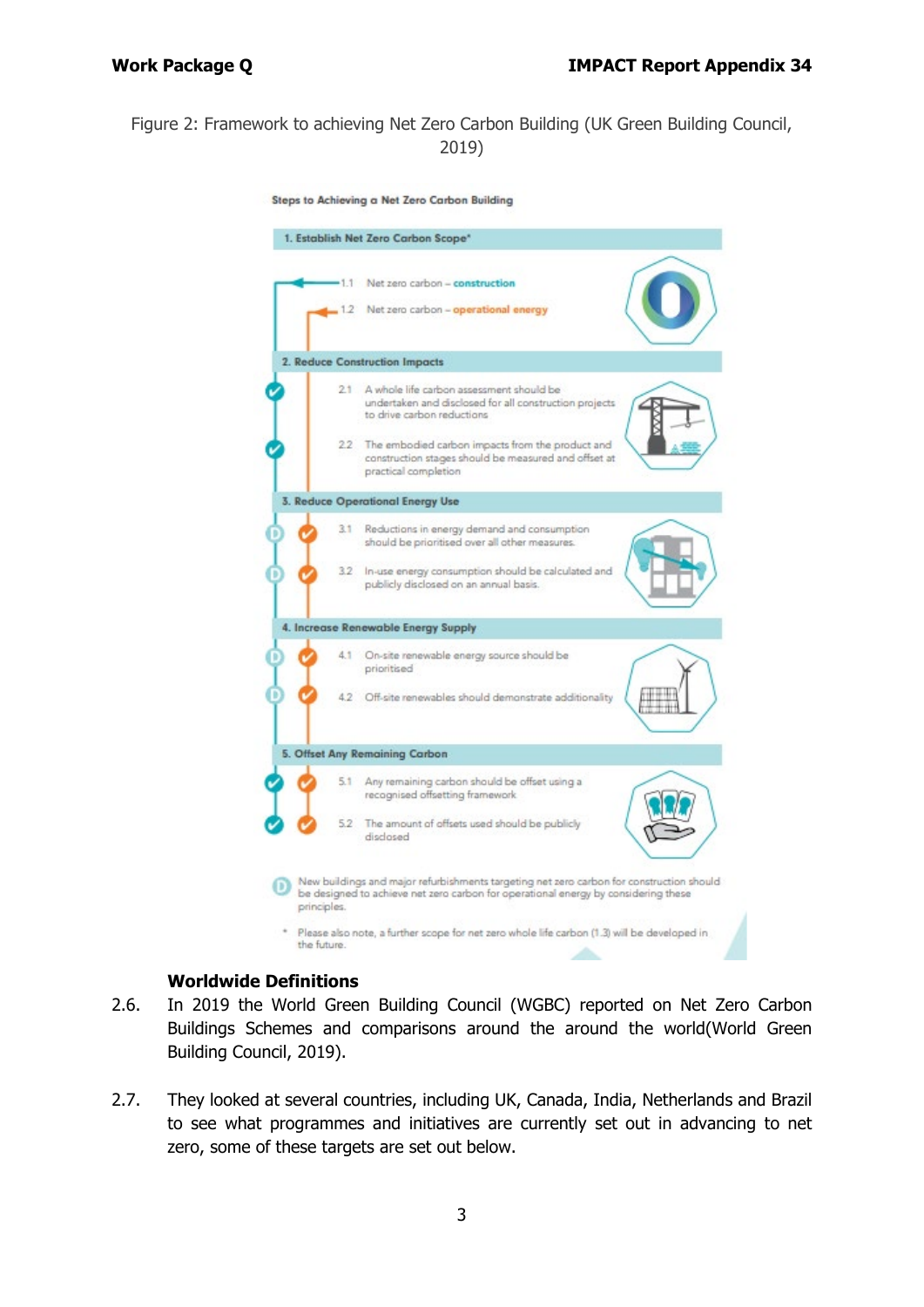| <b>GBC</b><br><b>COUNTRY</b><br><b>SCHEME</b> | <b>Alliance HOE-</b><br><b>GBC</b><br>France<br>E+C- (new<br>buildings)                                                                                | <b>DutchGBC</b><br><b>Netherlands</b><br>Paris Proof<br>concept                                                                          | CaGBC<br>Canada<br>Zero Carbon<br>Standard                                                                                                                             | <b>GBC Brasil</b><br>Brazil<br><b>Zero Energy</b><br><b>Standard</b>                                                                                                    |
|-----------------------------------------------|--------------------------------------------------------------------------------------------------------------------------------------------------------|------------------------------------------------------------------------------------------------------------------------------------------|------------------------------------------------------------------------------------------------------------------------------------------------------------------------|-------------------------------------------------------------------------------------------------------------------------------------------------------------------------|
|                                               | Based on full<br>lifecycle carbon<br>analysis (LCA)                                                                                                    | Annual<br>verified.<br>consumption<br>data                                                                                               | Annual verified zero<br>carbon operational<br>emissions balance                                                                                                        | Annual verified<br>net zero<br>energy balance                                                                                                                           |
|                                               | Between 5-40%<br>minimum<br>energy<br>reduction,<br>dependent.<br>on building<br>type and 2012<br>French thermal<br>regulation.                        | 66% energy<br>consumption<br>reduction<br>compared<br>to the 2015<br>sector energy<br>intensity<br>averages                              | Heating energy<br>efficiency targets<br>set (Thermal)<br>Energy Demand<br>Intensity) for each<br>climate zone<br>Report Energy Use<br>Intensity; report<br>peak demand | If 100% onsite<br>renewable energy,<br>to additional<br>requirements<br>If using offsite<br>renewable energy,<br>energy efficiency<br>requirements set<br>beyond ASHRAE |
|                                               | <b>Onsite</b><br>renowable<br>energy<br>requirements<br>for levels<br>Energy 3<br>>100% energy<br>demand for<br>Energy 4                               | Onsite<br>renowables<br>included<br>in net-<br>consumption<br>data<br>Offsite<br>renewables<br>to account<br>for remaining<br>33% demand | At least 5% of<br>energy demand<br>met by onsite<br>renewable energy:<br>offsite allowed with<br>specific eligibility<br>requirements<br>Offsets not<br>permitted      | Onsite allowed.<br>commercial<br>buildings<br>can use RECs for<br>maximum 10% of<br>energy demand<br>Offsets not<br>permitted                                           |
|                                               | Certification<br>is based on<br>LCA covering<br>embodied<br>carbon and<br>construction.<br>processes in<br>addition to<br>building energy<br>and water | Future.<br>revision.<br>to include<br>embodied<br>carbon                                                                                 | Report on<br>embodied CO.<br>of structural and<br>envelope building<br>materials                                                                                       | Future revision to<br>include embodied<br>carbon                                                                                                                        |

Figure 3: Extract from (World Green Building Council, 2019)

#### **Defining the zero carbon destination**

2.8. The scope of net zero carbon has been enshrined in UK planning policy for some years, with much of the Development system generally following the carbon reduction model below. With carbon offsetting operating as part of planning policies that require a reduction in carbon emissions beyond that required by Building Regulations. The offset payments pay for carbon saving projects to go ahead elsewhere, to make up for the carbon savings not achieved within developments.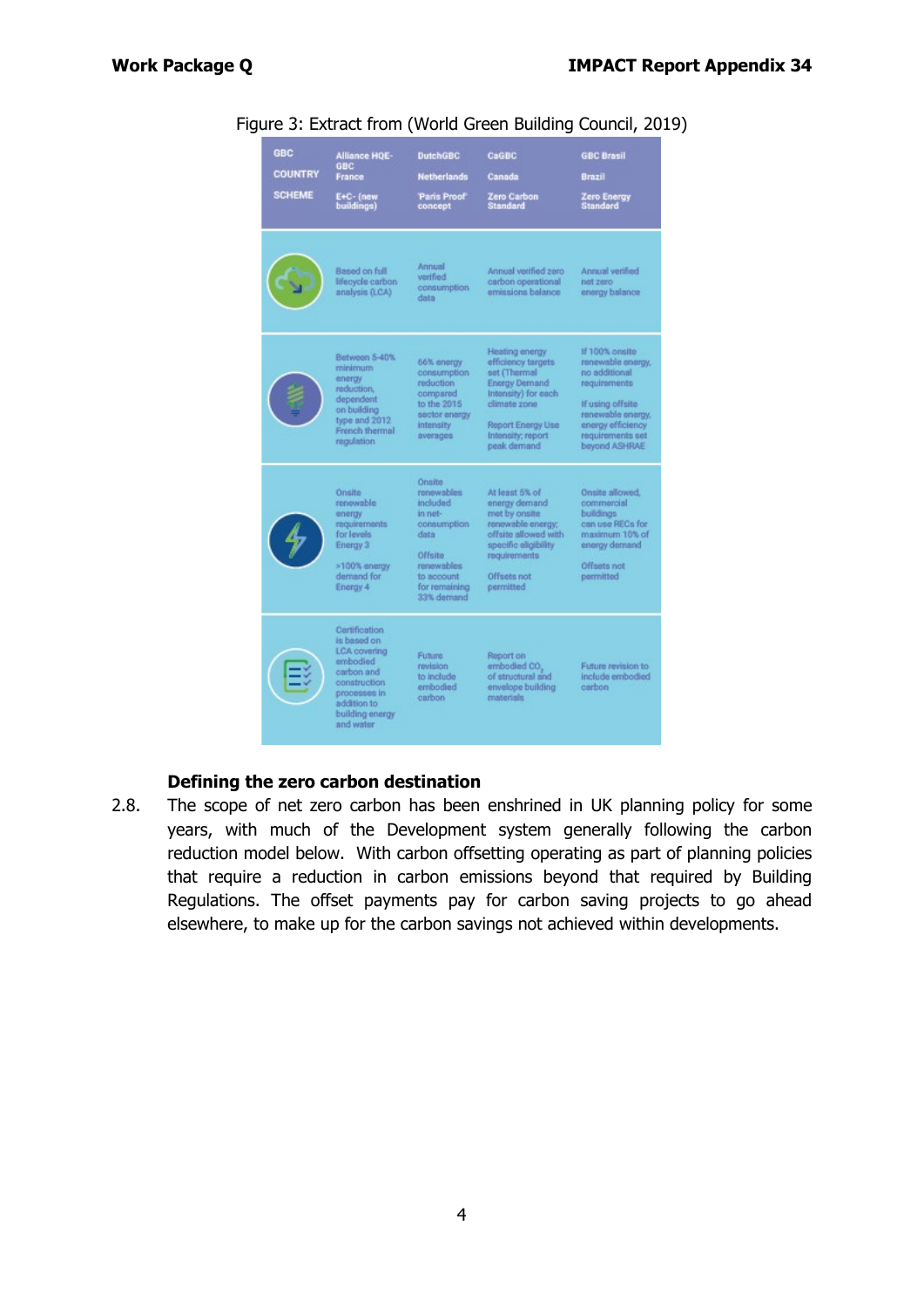Figure 4: Energy hierarchy and associated targets (Greater London Authority, 2017)

• Policy 5.2 current London Plan, SI2 draft new London Plan



2.9. Generally it is recognised that in most situations, net zero energy buildings – ie buildings that generate 100% of their energy needs onsite  $-$  are not feasible. Therefore, net zero carbon buildings that are energy efficient and supply energy needs from renewable sources onsite and/or offsite, are a more appropriate target for the mass scale action required to achieve the proposed reductions.

#### **Other Jurisdictions**

- 2.10. The UK has legislated for net zero carbon emissions by 2050 through an amendment to the Climate Change Act. This makes it the first member of the G7 group of industrialised nations to legislate for net zero emissions. They aim to tackle emissions by reducing emissions and using off-sets in the case of unavoidable emissions.
- 2.11. Scotland aims for net zero carbon by 2045 and has set out a journey of 70% by 2030 and 90% reduction by 2040. The most ambitious statutory targets in the world for these years. Scotland has more potential sites for carbon capture and a greater landmass for tree planting than rest of the UK. To achieve the goal, a fifth of agricultural land needs to shift to alternative uses, that support emissions reductions, such as forestry or biomass production. Carbon capture and storage are crucial, as is investment in renewable energy and energy-efficiency measures, and decarbonised buildings and vehicles.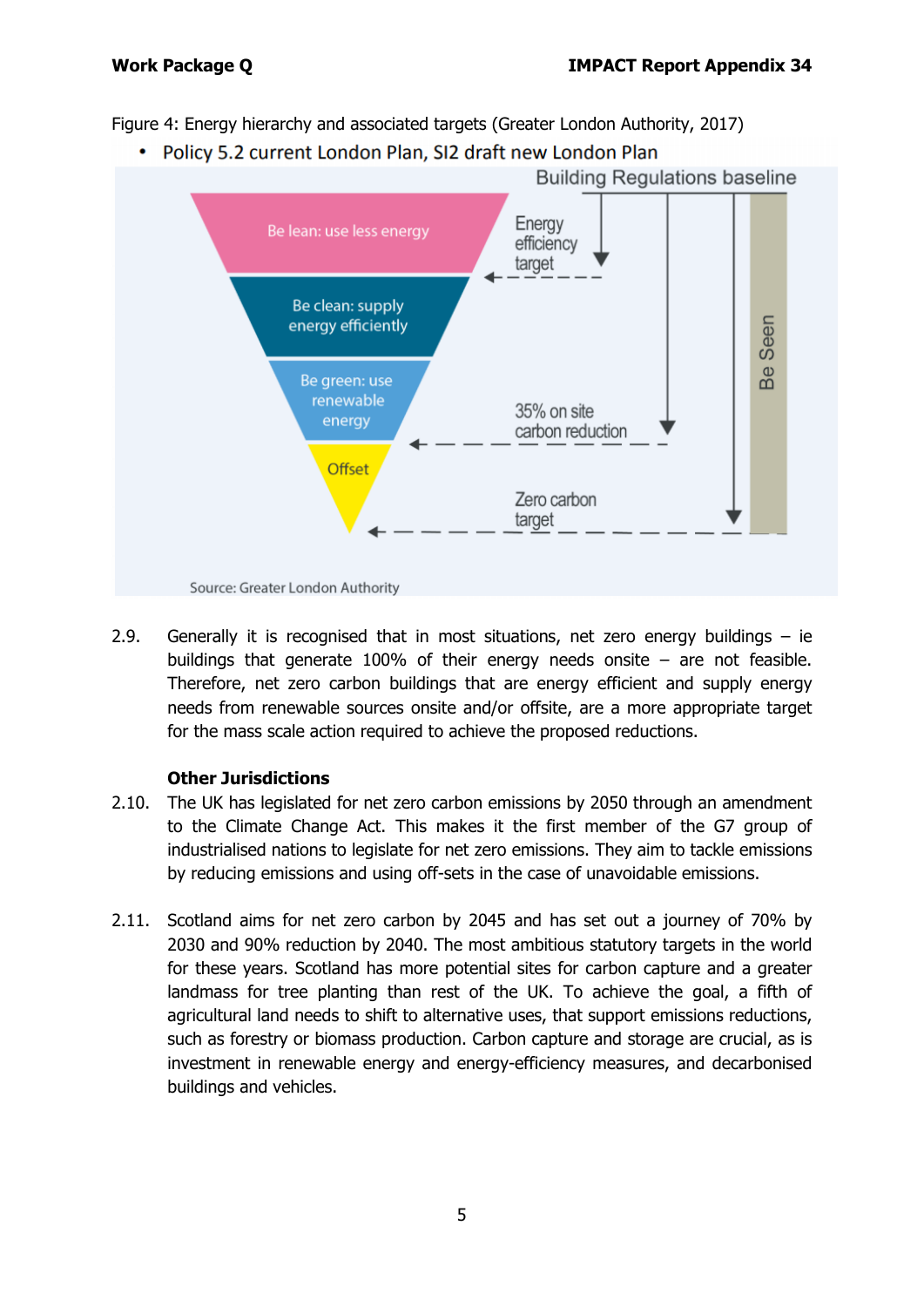### **3. THE OPPORTUNITY**

#### **Works Already underway**

- 3.1. Building Regulations:
	- There are changes to building regulations already under with the introduction of the Standard Assessment Procedure(SAP) with target SAP values for a new building that is a dwelling (Isle of Man Government, 2019), being reduced over time, from 80 in 2020 to 97 from 2027 onwards.
- 3.2. Planning Policy:
	- A review of the Strategic Plan (2016) is proposed in 2020 as part of the Planning Action Plan (Isle of Man Government, 2018) which could include standards and targets similar to that of neighbouring jurisdictions, including carbon offset.
- 3.3. Summary Points:
	- Potential future requirements within Building Regulation and Planning Policy to drive energy efficiency and wider sustainability improvements for domestic new build and refurbishment.
	- Opportunities are there to build on the existing foundations to prepare for a net-zero target.
	- Similar principles could be transposed to existing developments, however this would require further analysis.
	- Allowable Solutions / Carbon Offsetting is used elsewhere in the, particularly in the UK, as an integral component of their carbon reduction planning policies. It allows carbon emission reductions that cannot be achieved costeffectively on-site to be tackled though offsite measures

#### **4. THE ACTIONS**

4.1. This weft is concerned with developing the concept of net zero housing estates/developments (land and sea), in particular where developments balance carbon cost with tree planting and other neighbourhood wide measures. At this stage only necessary actions have been identified to develop this concept and see how it would work on the Island. Further work would be required to set targets and develop ways of achieving the standard.

#### **Necessary Ambition**

- 4.2. General:
	- Set a target in line with other climate leaders.
	- Define net zero carbon development for the Isle of Man.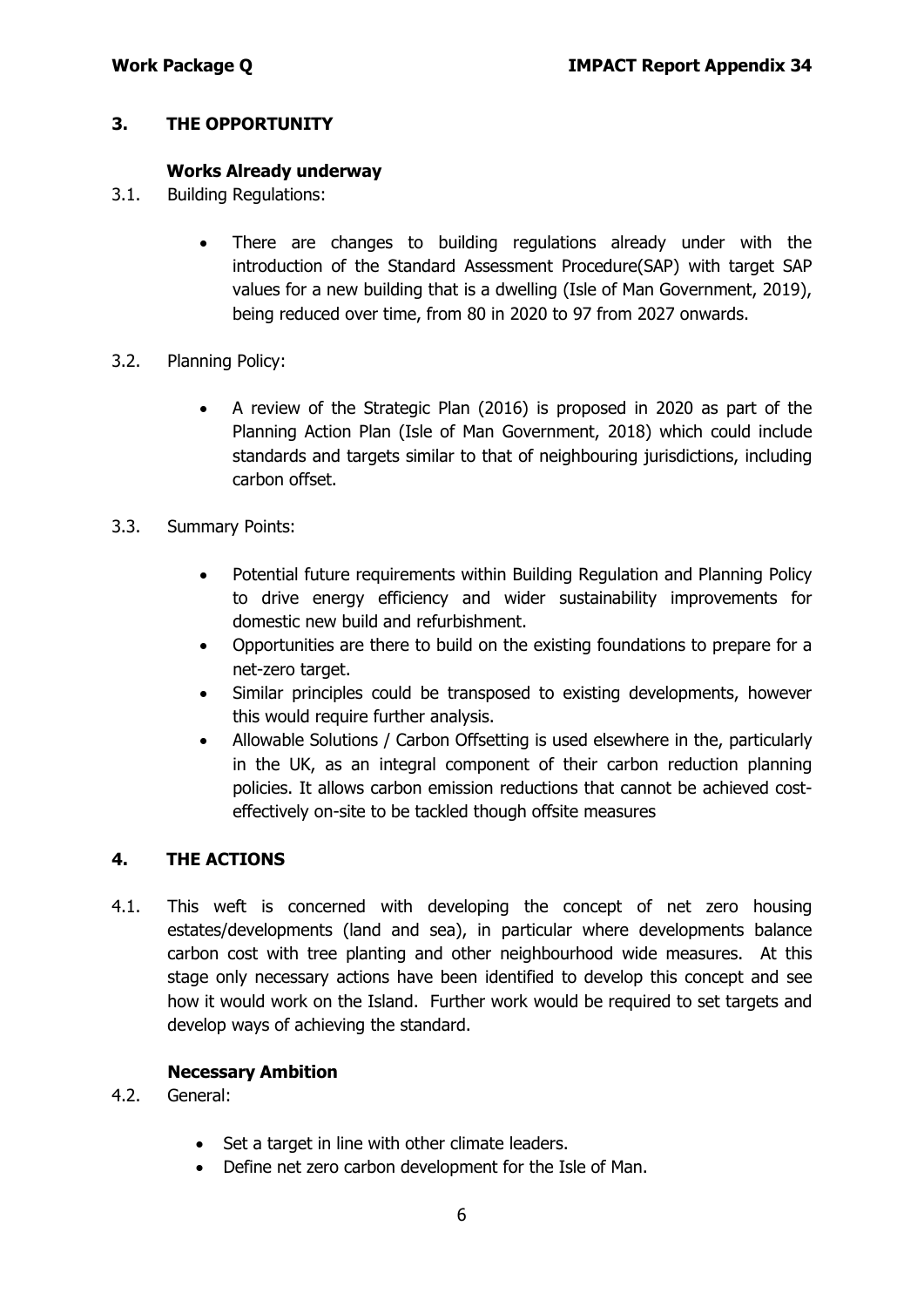- 4.3. Existing Buildings /Development:
	- Identify suite of policy measures needed to improve energy efficiency in buildings, such as energy performance certificates.
	- Model energy efficiency measures to look at existing developments and estates and develop scenarios for achieving a zero carbon energy system to 2050.
	- Provide the regulatory framework and financial support for energy efficiency.
	- Allocate funds to tackle harder, more expensive measures, for example, solid wall insulation.
- 4.4. New Buildings/Development:
	- Establish framework and use carbon offset funds from new developments to drive carbon reductions.
	- Bring in Minimum Energy Efficiency standard regulations for all buildings and remove loopholes from existing regulations.
	- Increase renewable energy supply requirements for a minimum percentage of renewable energy on-site (Merton Rule) (bre, n.d.).

#### **High Ambition**

4.5. All of the Necessary Ambition plus higher targets than those established under necessary ambition.

#### **5. THE IMPACTS AND MITIGATIONS FOR THEM**

5.1. It is highly likely that there are many impacts associated with bring forward zero net development on the Island, such as the following:

| <b>Impacts</b>                                  | <b>Mitigation</b>                              |  |
|-------------------------------------------------|------------------------------------------------|--|
| Increase in capital costs for development,      | Set out a road map to zero carbon so that      |  |
| which<br>lead to a<br>reduction<br>may<br>in.   | developers know what is coming                 |  |
| development coming forward                      |                                                |  |
| Skills shortage in delivering                   | long-term commitment to increasing<br>a        |  |
|                                                 | energy efficiency would support the supply     |  |
| Supply chain                                    | chain, and skills                              |  |
| Materials will need to be shipped over $-$ will | Be clear defining the concept<br>Zero<br>0f    |  |
| affect life cycle analysis of carbon from a     | Carbon Developments Isle of Man                |  |
| development                                     |                                                |  |
| Mortgage frameworks may not support zero        | Work with major mortgage providers to          |  |
| carbon homes or loans for work                  | incentivise preferential lending rates for low |  |
| Increased cost could<br>be<br>onto<br>passed    | carbon homes and loan rates                    |  |
| purchaser                                       |                                                |  |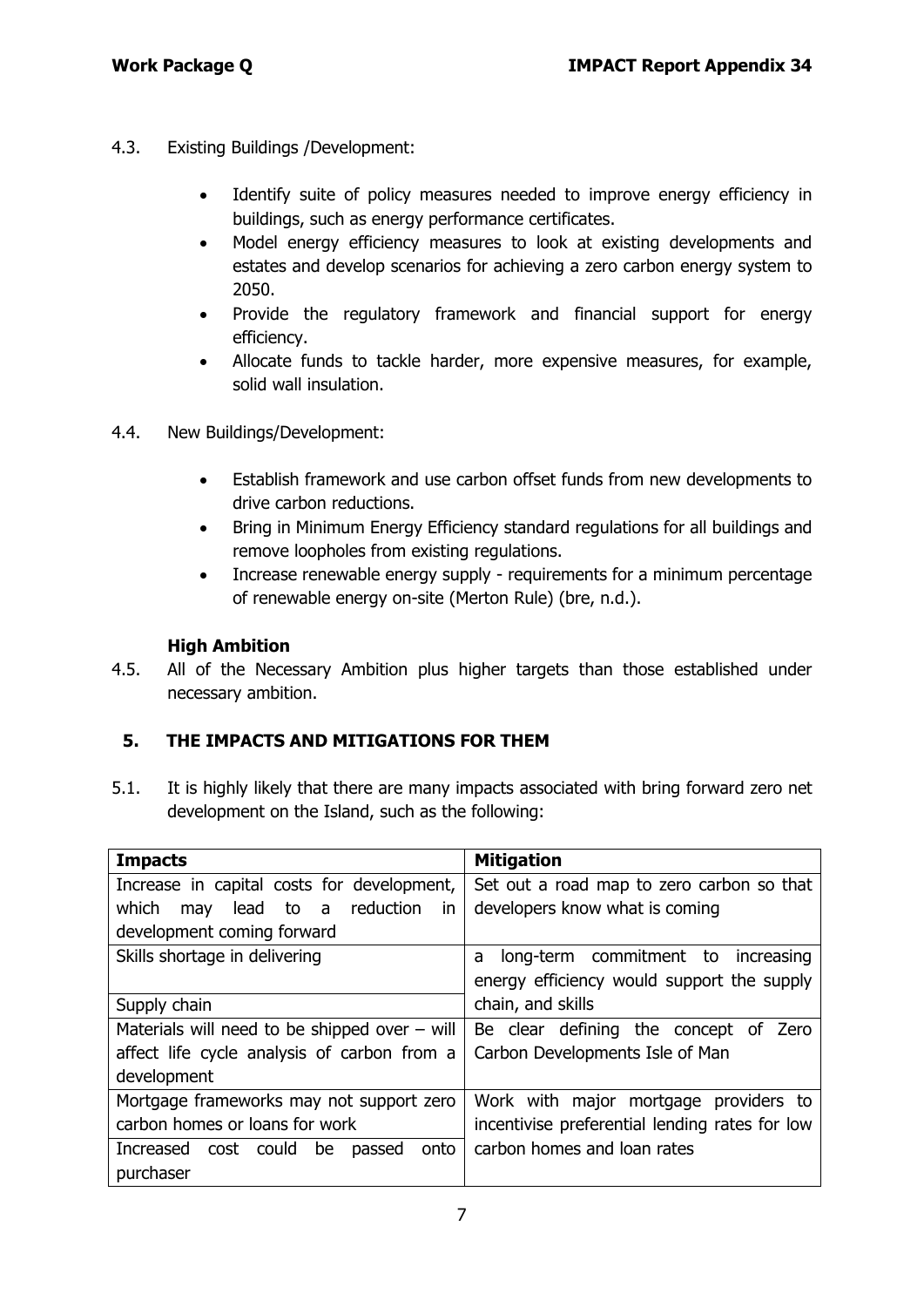### **6. THE COSTS AND RETURNS**

- 6.1. There are significant co-benefits in terms of overall improvement to development and the communities that live in them.
- 6.2. A recent report by the (Energy and Climate Intelligence Unit, 2019)found that had the UK Zero Carbon Policy not been cancelled, occupants of new homes built since 2016 would be saving more than £200 per year on their energy bills, close to triple the average saving intended to result from the Government's recently-introduced energy price cap.
- 6.3. This is a missed opportunity as those houses built since 2016 would be using less energy and already be assisting in reaching zero emissions, now they are part of the challenge.
- 6.4. It is mostly likely that most prolific observation about such a policy would be the increase in costs to developers. While historically, particularly in the UK, there has been a significant amount of information regarding costings for zero carbon development, more recently a report by (Centre for Sustainable Energy, 2018) looked at the 'Cost of carbon reduction in new buildings' based on the UK commitment to reduce carbon emissions by 80% by 2050.
- 6.5. Analysis suggests that it is possible to achieve net zero regulated carbon emissions from a combination of energy efficiency on site carbon reductions and allowable solutions for an additional capital cost of between 5-7% for homes and non-domestic buildings. Achieving net zero regulated and unregulated emission is likely to result in a cost impact of 7-11% for homes (Centre for Sustainable Energy, 2018).
- 6.6. However more research would need to be done on this topic to validate those figures for the Isle of Man.

#### **7. THE RISKS**

- 7.1. The following assessing the risk level of the proposed actions, in terms of deliverability and costing, some of the actions with an identified high risk are because deliverability and costing is uncertain at this stage and would in part be linked to some of the earlier required actions.
- 7.2. There is also the risk if the concept is not developed then the Isle of Man will fall behind the rest of the world and become a less attractive place to locate businesses and to live and work.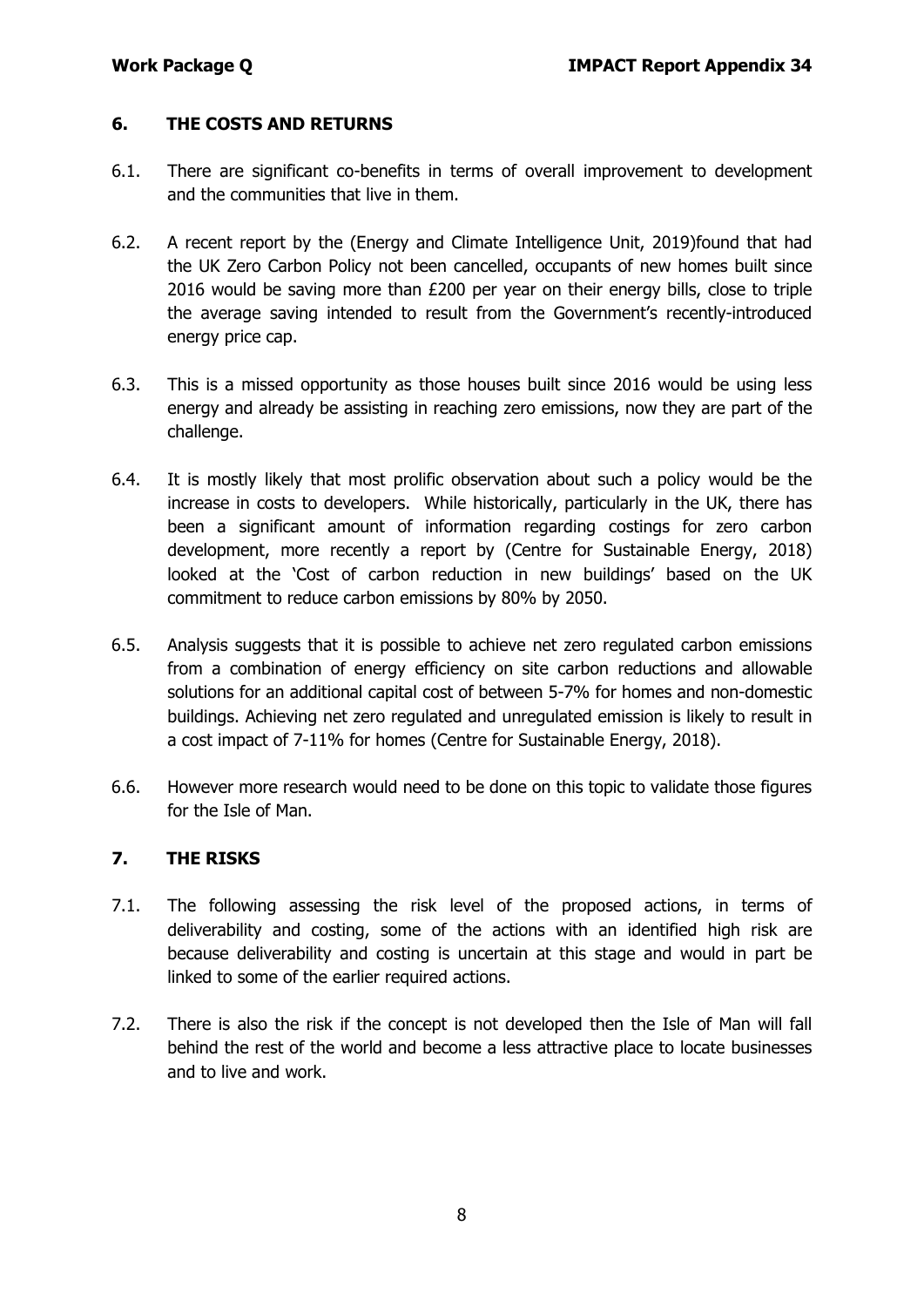Table 1: Risk Matrix for Proposed Actions

| <b>Costs not known</b>                             |                                                           | <b>Policy Measures and  </b><br><b>regulatory</b><br>framework,<br>incCarbon Offsetting<br><b>Policy</b> | <b>Funding for initiatives</b><br>(existing buildings) |
|----------------------------------------------------|-----------------------------------------------------------|----------------------------------------------------------------------------------------------------------|--------------------------------------------------------|
| <b>Costs</b><br>known<br>than<br>better<br>to 100% |                                                           |                                                                                                          |                                                        |
| <b>Costs</b><br>known<br>than<br>better<br>to 50%  | Set a target in line<br>other climate<br>with<br>leaders. | <b>Define</b><br>net<br>zero<br>carbon development<br>for the Isle of Man                                |                                                        |
|                                                    | <b>Little</b><br>of<br>chance<br>failure                  | than<br>30%<br><b>Less</b><br>chance of failure                                                          | <b>May fail</b>                                        |

| <b>Risk</b>   | <b>Action</b>                                         |
|---------------|-------------------------------------------------------|
| High Risk (H) | High risk, enumerated as 6 or 9                       |
|               | Medium Risk (M)   Moderate risk, enumerated as 3 or 4 |
| Low Risk (L)  | Low risk, enumerated as 1 or 2                        |

## **8. THE CO-BENEFITS (THE POSITIVE BENEFITS ASSOCIATED WITH THE CLIMATE ACTION)**

- 8.1. Co-benefits include:
	- Local resilience buildings, heating and power.
	- Wider sustainability benefits e.g. reduced impact from flooding, recycling, waste management, reduced water consumption/better management .
	- Reduction in fuel poverty (Centre for Alternative Technology, 2017).
	- Could stimulate local economy.
	- Reducing cold related illness.
	- Strengthen Energy security (Centre for Alternative Technology, 2017).

#### **9. CONCLUSION**

9.1. Embedding zero carbon concepts in developments is a challenging but will be a crucial element of reducing our carbon emissions and contributing towards net zero carbon emissions by 2050.